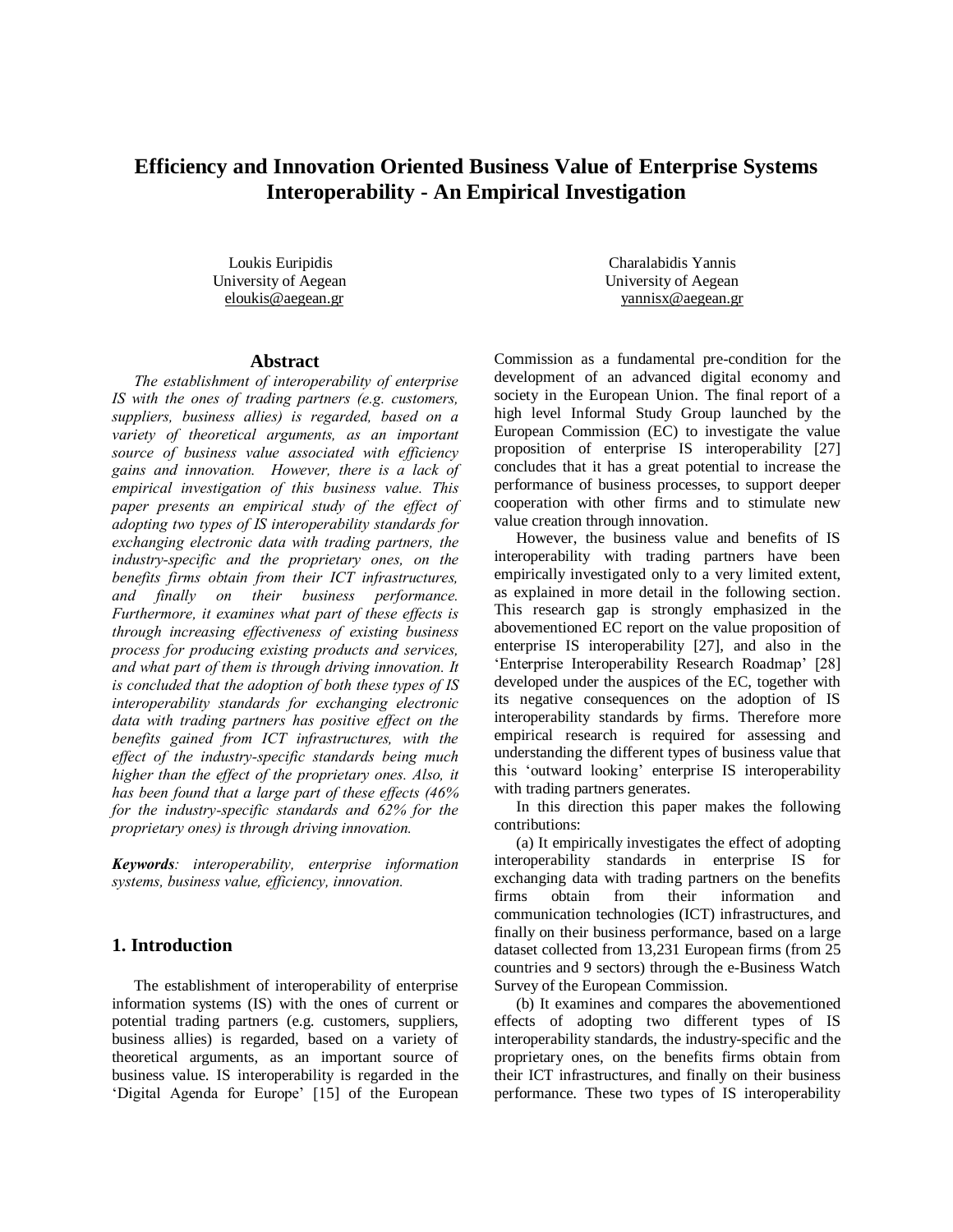standards differ significantly in the level of depth and detail and also in the extent of applicability. In particular, the industry-specific standards are characterized by lower depth and detail (since they are developed through a consensus seeking process among numerous firms belonging to an industry, their customers and their suppliers, so they usually constitute a minimum 'least common denominator' which is acceptable by all) than the proprietary standards (each of them is usually developed by a large powerful firm, which then forces its numerous smaller suppliers and subcontractors to adopt it, so they cover the whole set of requirements defined by the above powerful firm, covering all required documents and elements). On the contrary, the industry-specific standards are characterized by higher extent of applicability than the proprietary ones (since the former can be used for the electronic exchange of data and documents with most of the firms belonging to a particular industry, their customers and their suppliers, while the latter can be used for the electronic exchange of data and documents with a much smaller number of firms adopting the particular proprietary standard).

(c) It also examines what part of these effects is through increasing efficiency of existing business process for producing existing products and services, and what part is through driving innovation.

Our paper consists of six sections. In section 2 relevant theoretical and empirical literature is reviewed. Then in section 3 the research model and hypotheses are described, while in section 4 are described the data and method of our study. The results are presented and discussed in section 5, while the final section 6 summarizes the conclusions and proposes future research directions.

## **2. Literature Review**

## **2.1. Theoretical Literature**

Previous literature has analyzed the business value generated by IS interoperability with trading partners, based on a variety of theoretical arguments, and identified several benefits it can offer. These benefits can be grouped into two main classes associated with efficiency gains and innovation respectively. Initially, the main focus of this "outward looking" IS interoperability with trading partners was on the achievement of efficiency-oriented benefits, however recently the focus shifts towards the achievement of innovation-oriented benefits as well; this is similar with what has happened in the past with nearly all new ICT, which were initially viewed as efficiency increasing tools, but gradually it was realized that they had a potential to drive and facilitate significant innovations in processes, products and services.

It is worth reviewing in more detail some representative theoretical literature on the benefits and business value generated by IS interoperability with trading partners. [12] argues that IS interoperability can improve significantly efficiencies in managing transactions with numerous participants dispersed geographically. At the same time it is a key enabler of innovative and highly beneficial business practices, such as supply chain management, logistics management and knowledge management, as it can make them easier to implement and reduce their costs. Similarly, it is an enabler of innovations associated with personalization of offerings and with composition of new complex products and services by combining and bundling complementary products and services from many different suppliers. [17] states that firms today increasingly tend to be active in several countries and cooperate with more and geographically dispersed suppliers and customers; also, they have to change the way they innovate and produce, and to exploit better the rich information flows in their supplier and distribution chains. It is argued that the interoperability of enterprise IS with the ones of trading partners is of vital importance for coping with these challenges. The same paper identifies three main 'functions' of IS interoperability which generate significant business benefits: informational function (exchange of information), transactional function (electronic execution of the whole life-cycle of various types of transactions) and collaboration function (collaborative products and services design).

The abovementioned report on the value proposition of enterprise IS interoperability [27] concludes that it has a strong potential to improve efficiency dramatically, which has been the main focus in the past, but additionally can also drive the collaborative development of significant value innovation by "value networks", defined as "webs of relationships that generate tangible and intangible value through complex dynamic exchanges between two or more individuals, groups, or organizations' [3]. The same report proposes an "Enterprise Interoperability Value Framework", which identifies five types of interactions among firms that can be supported by IS interoperability: communication, coordination, cooperation, collaboration and creation of new sales channels. The first of these interaction types support and facilitate mainly "red ocean strategies" (in which firms compete through lower prices or marginal innovations), while the last ones support and facilitate 'blue ocean strategies' (in which firms aim to create new market spaces, or "blue oceans", by introducing radical innovations in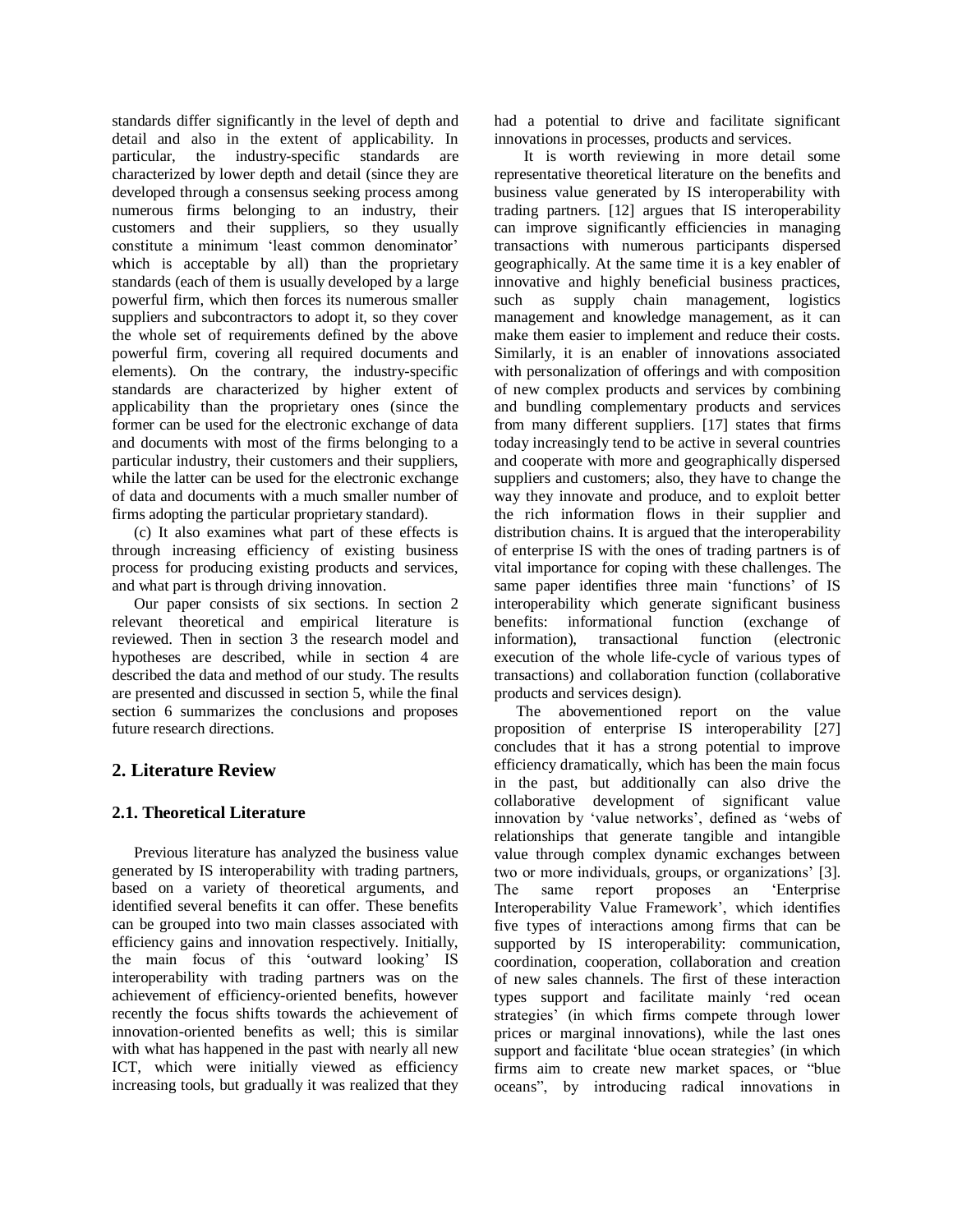products, services and processes), using the terminology proposed by [23]. The above framework has already been used for analyzing IS interoperability in the Architecture, Engineering and Construction (AEC) sectors [18-19].

Similarly, the "Enterprise Interoperability Research Roadmap" [28] sheds light on the significance of IS interoperability not only for operations' efficiency, but also for the formation and operation of "virtual organizations", defined as "groupings of legally distinct or related enterprises coming together to exploit a particular product or service opportunity, collaborating closely whilst still remaining independent and potentially competing in other markets or even other products/services in the same market'. It also argues that in modern economy the competitiveness of a firm is to a large extent determined by its ability to seamlessly interoperate with other firms, so the capability for ICT-enabled collaboration becomes a decisive tool in the struggle for competitive advantage, and interoperability becomes a strategic necessity in all industries

Enterprise IS interoperability can facilitate and support many innovative highly beneficial business practices, making them easier and less costly, such as: electronic data interchange [22], [33], collaborative planning, forecasting and replenishment [2], [14], [34], vendor-managed inventory [1], [26], [31], open innovation [9], [10], [21], participation in value networks and digital business ecosystems [4], [7], [32] and development of new business models [36-38].

#### **2.2. Empirical Literature**

However, the degree of realization of the above expectations of this theoretical literature has been to a very limited extent investigated empirically. Only a very small number of empirical studies have been conducted on the business value of IS interoperability with trading partners. [5] investigates empirically the effect of the extent of deployment and integration in business processes of a single industry-specific standard (the RosettaNet) on the operational and strategic benefits generated for the adopting firms; it is based on a small dataset collected from 62 firms from China, Japan, Malaysia, Singapore and Taiwan. It concludes that the extent of integration and deployment of this standard have both positive effects of similar magnitude on the strategic benefits, while only the former is the main determinant of the operational benefits. [30] investigates empirically the effect of five layers of interoperability (network, data, application, process and business) on the required B2B integration effort; it is based on a dataset collected from 239 Greek firms which had successfully completed at least one

B2B integration project. It concludes that interoperability at the data, process and business layers have a negative impact on integration effort.

We remark that the above two empirical studies on the business value generated by IS interoperability with trading partners are based on small datasets, do not examine its effect on firm"s innovation activity, and also do not distinguish between different types of IS interoperability standards. The present study contributes to filling these research gaps.

### **3. Research Model and Hypotheses**

The research model of this study is shown in Fig 1.



**Figure 1. The research model of the study**

Our first research hypothesis concerns the effect of adopting IS interoperability standards for exchanging data with trading partners on the benefits that the firm obtains from its ICT infrastructure. As mentioned in 2.1 the adoption of such standards allows easy and low cost exchange of various types of electronic documents between the firm and its customers, suppliers and business allies (e.g. products descriptions, quotations, orders, shipments, receipts, invoices, payments and returns) [8], [22]. This electronic data interchange generates significant operational efficiency oriented benefits, such as reduction of paperwork, required personnel time and costs, less errors, faster payments, improved cash-flow, avoidance of production stoppages due to lack of raw material and reduction of stock levels. These are expected to increase the benefits generated by firm"s ICT infrastructure.

Furthermore, as mentioned in 2.1 the adoption of IS interoperability standards for exchanging data with trading partners also facilitates and drives various types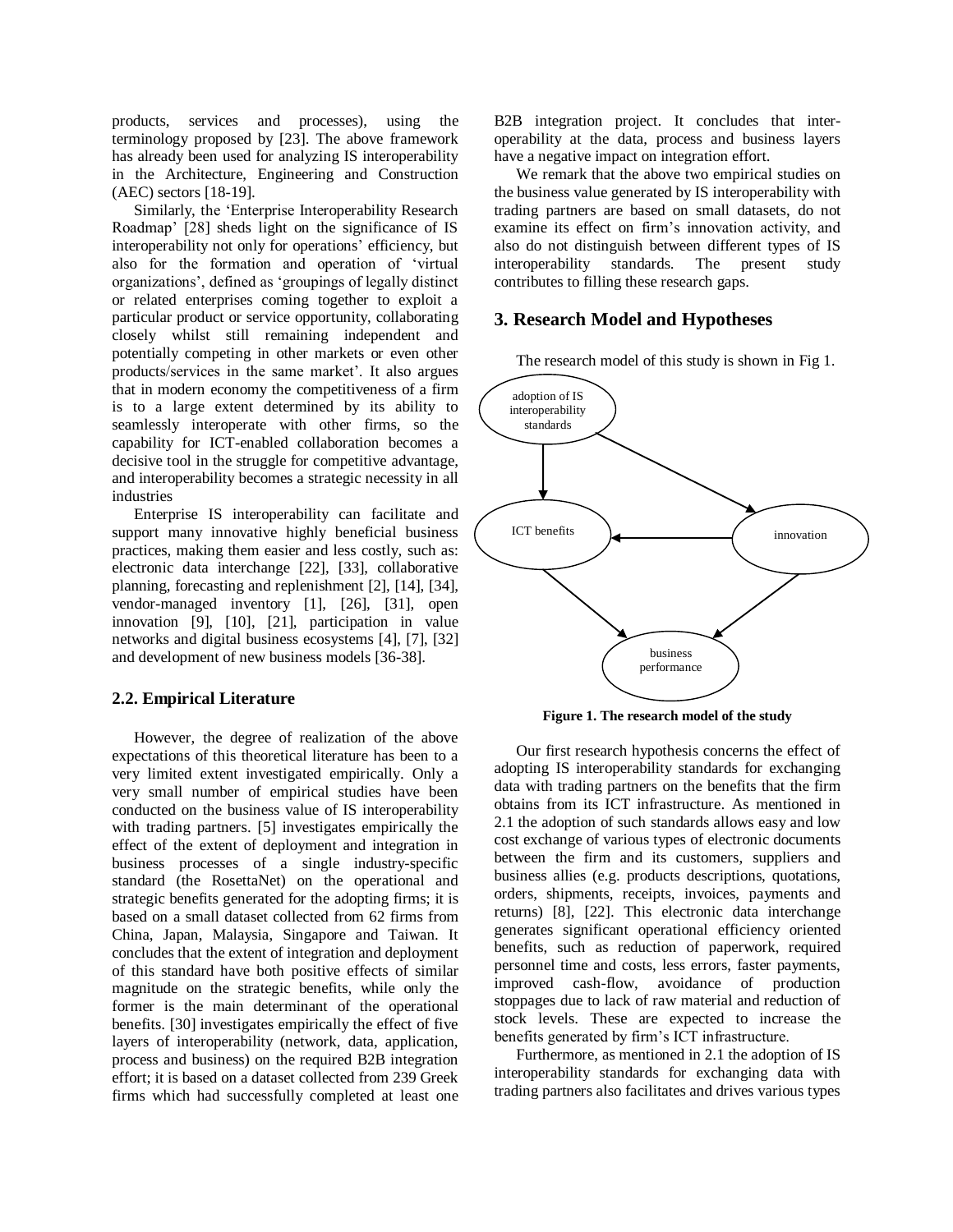of innovations in processes, products and processes. It allows easier and lower cost personalization of products and services offered to customers, so that they serve better their specialized needs and tastes, and also composition of complex products and services by bundling complementary ones from many different suppliers [12]. Furthermore, it can support and facilitate the collaborative design and implementation of innovations, promoting "open" innovation practices involving firm"s customers, suppliers and business allies [10], [21]. The adoption of IS interoperability standards is also critical for the effective and efficient participation in inter-organizational networks [4] and digital business ecosystems [32], which have become of critical importance for innovation development and diffusion. Additionally, it can facilitate various innovative highly beneficial business practices, such as collaborative planning, forecasting and replenishment, vendor-managed inventory, value co-creation in cooperation with customers, and also enable new business models. Previous theoretical and empirical literature has shown that innovation leads to a better exploitation of firm"s ICT infrastructures and increases the benefits and value obtained from it [20], [29].

For the above reasons we expect the adoption of IS interoperability standards for exchanging data with trading partners will increase the benefits generated by firm"s ICT infrastructure through i) increasing efficiency of existing business process for producing existing products/services (this being the 'traditional' direct path), and also ii) facilitating and driving processes, products and services innovations (this being a mediator). So our first research hypothesis is:

*Hypothesis 1: The adoption of IS interoperability standards for exchanging data with trading partners has a positive effect on the benefits the firm obtains from its ICT infrastructure, which is partially mediated by innovation,*

which can be analyzed into the following three hypotheses  $1.1 - 1.3$ :

*Hypothesis 1.1: The adoption of IS interoperability standards for exchanging data with trading partners has a positive effect on innovation.*

*Hypothesis 1.2: Innovation has a positive effect on the benefits the firm obtains from its ICT infrastructure.*

*Hypothesis 1.3: The adoption of IS interoperability standards for exchanging data with trading partners has also a direct positive effect on the benefits the firm obtains from its ICT infrastructure.*

We expect that these higher business benefits from ICT infrastructure will finally result in higher business performance. Furthermore, we expect that the above higher innovation activity will also result in higher business performance, both directly and indirectly through the increase of ICT benefits it will drive as

mentioned above. In particular the development of innovative products and services by a firm results in additional sales in new markets which are developed, where the firm has a monopolistic position for some time, so it can enjoy high levels of profitability. Also, process innovations improve efficiency and reduce costs. For the above reasons innovation in processes, products and services will result in higher business performance. Previous empirical research on this has found that innovation has a positive impact on business performance [13], [25]. Therefore our second and third research hypotheses are:

*Hypothesis 2: ICT benefits have a positive effect on business performance.*

*Hypothesis 3: Innovation has a positive effect on business performance, both directly and indirectly through the increase of ICT benefits it causes*.

## **4. Data and Method**

For this empirical study we used data from 13,231 European firms from 29 countries (European Union (EU) member states, acceding and candidate countries and also countries of the European Economic Area (EEA)) and 9 highly important economy sectors (Food and Beverages, Footwear, Pulp and Paper, ICT Manufacturing, Consumer Electronics, Shipbuilding and Repair, Construction, Tourism and Telecommunication Services). They were collected in the 'e-Business Survey" conducted by the European e-Business Market W@tch [\(www.ebusiness-watch.org\)](http://www.ebusiness-watch.org/) through telephone interviews with firms' decisionmakers. The target population of this survey included all firms of the above countries which are active in one of these sectors. A stratified sample by firm size and sector was randomly selected from this population, including a 10% share of large firms (with 250+ employees), a 30% share of medium sized firms (with 50-249 employees), a 25% share of small firms (with 10-49 employees), while the remaining 35% were micro firms (with less than 10 employees).

The adoption of IS interoperability standards for exchanging data with trading partners has been measured through a binary (Yes/No) variable (variable INDU\_ST for industry-specific IS interoperability standards, and variable PROP\_ST for proprietary ones). The other three basic variables of this study (innovation, ICT benefits, business performance – see Figure 1), since they were more abstract and multidimensional concepts, have been measured as reflective constructs using several items. In particular:

- innovation has been measured through four items (INV1-INV4): two of them measure whether the firm during the past 12 months has launched any new or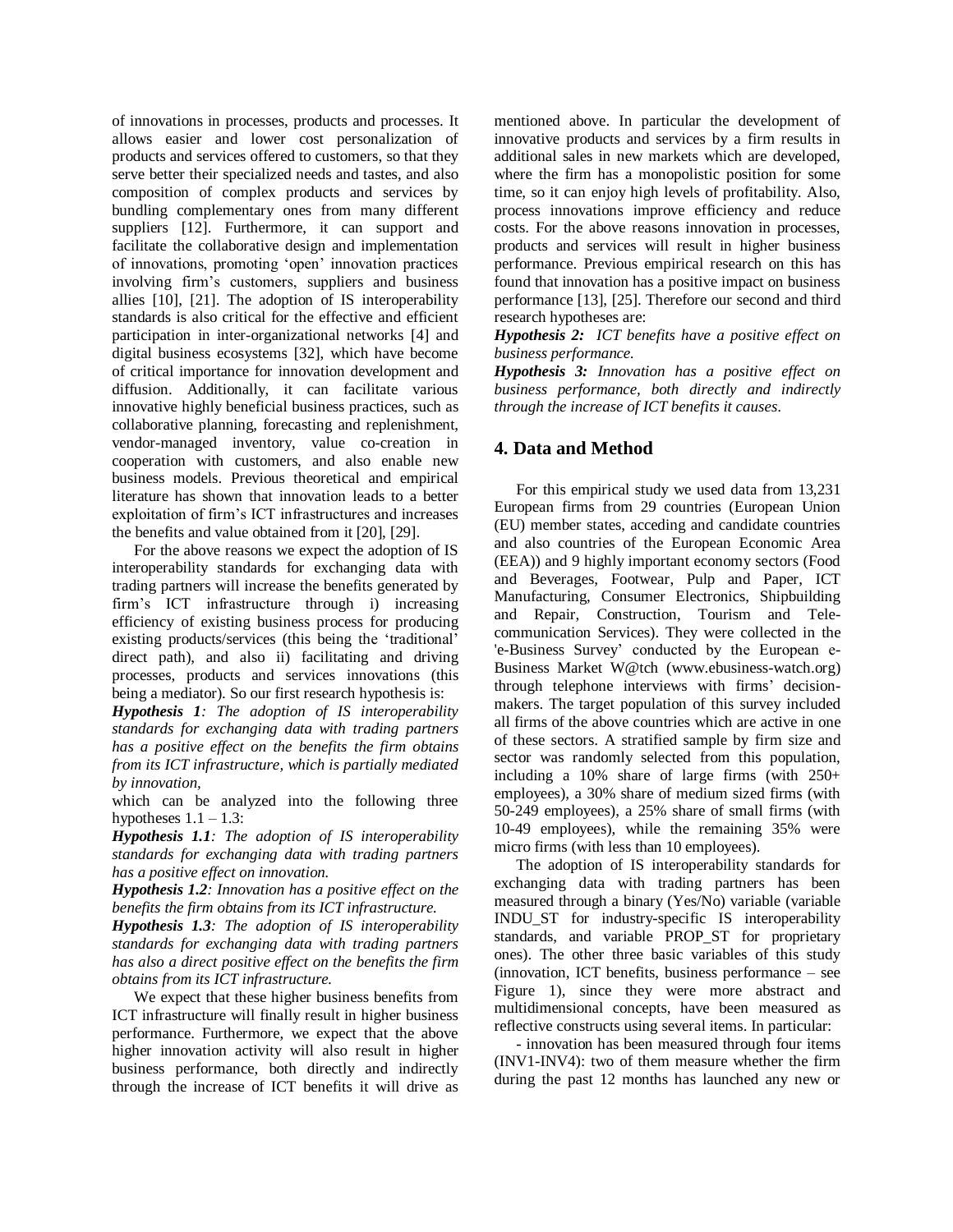substantially improved products or services (product/service innovations), or has introduced any new or significantly improved internal processes (process innovations); the other two items measure whether any of these product/service innovations, or any of the process innovations, has been directly related to or enabled by ICT,

- in order to measure firm"s benefits from ICT we used six items (ICTB1-ICTB6), which measure whether ICT has had positive influence, no influence at all or negative influence on revenue growth, efficiency of business processes, internal work organization, quality of products and services, quality of customer service and firm productivity,

- and finally business performance was measured through three items (BP1-BP3), which measure whether the turnover, the market share and the productivity of the firm has increased, stayed roughly the same or decreased over the past 12 months.

Using these data the research model shown in Fig. 1 was estimated through covariance-based structural equation modeling (SEM) using the AMOS 6 software [24], [6]. Both maximum likelihood and Bayesian estimation (more suitable when items are discrete valued) were performed; the differences in the results were very small, and this indicates strong robustness.

### **5. Results and Discussion**

Initially the measurement parts of the two estimated models were examined. As a first step we assessed for each model the convergent validity of the three reflective constructs (innovation, ICT benefits, business performance) by examining for each construct the loadings of its items [16], [35], which are shown in the third and fourth column of Table 1 of the Appendix. We can see that in both models all of them are statistically significant, and most of them exceed the cut-off level of 0.6 suggested by [11]; only a few items have loadings slightly lower than 0.6, which were however regarded as marginally acceptable, so they were retained. Therefore we can conclude that our constructs have convergent validity. As a second step for each model we assessed the discriminant validity of the constructs. For this purpose the factor structure behind the 14 items was examined by performing Principal Components Analysis (PCA) with Varimax rotation (using the SPSS 15.0 software). The results indicated that for each model four factors were formed (having eigenvalues exceeding 1.0), and each of them is characterized by high loadings of all the items corresponding to one of the constructs and much lower loadings of all the other items. Therefore we can conclude that the constructs have discriminant validity.

As a third and final step we assessed the reliability of each construct by calculating its Cronbach Alpha using the SPSS 15.0 software, and the results are shown in the fifth column of Table 1 of the Appendix. All constructs have values exceeding the cut-off level of 0.7 recommended by the relevant literature [16-35], so we can conclude that they are characterized by reliability as well.

Then we assessed the goodness of fit of the two models by examining the values of their basic fit indices, which are shown in Table 2 of the Appendix. We can see that for both models we have acceptable values, in accordance with the recommendations of the relevant literature [16], [35], for both the incremental fit indexes NFI, RFI, IFI, TLI and CFI  $(> 0.9)$  and for the RMSEA  $(<0.05)$ ; so we can conclude that the two estimated models have acceptable fit to the data.

Finally we examined the structural parts of the two estimated models, shown in Figures 2 and 3 (for all statistically significant paths standardized coefficients are shown), which allow hypotheses testing.



**Figure 2. The structural part of the INDU-ST model**



**Figure 3. The structural part of the PROP-ST model**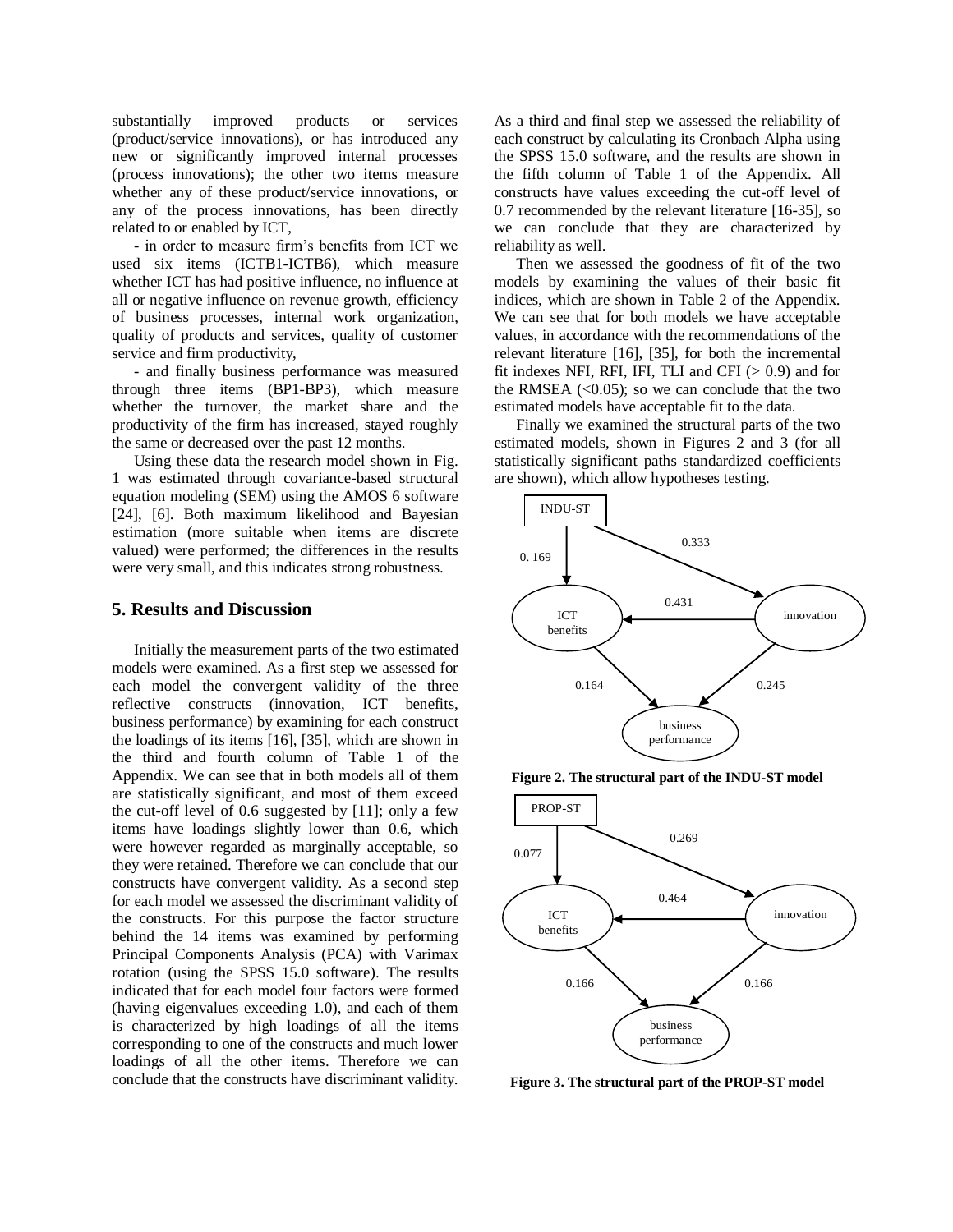We remark that in both models the adoption of interoperability standards in enterprise IS for exchanging data with trading partners has a statistically significant positive medium size effect (according to the classification of effects proposed by [24]) on innovation; so hypothesis 1.1 is supported. These results confirm the expectations of the relevant theoretical literature outlined in 2.1 on the innovation potential of this "outward looking" IS interoperability, and indicate that it is a considerable driver and facilitator of innovations in firms' processes, products and services.

Also, in both models innovation has a statistically significant strong effect on the benefits firms obtain from their ICT infrastructures; so hypothesis 1.2 is also supported. This is in agreement with the conclusions of previous theoretical and empirical literature [20], [29] that innovation leads to a better exploitation of firm"s ICT infrastructure, and increases the benefits and value obtained from it.

At the same time we remark that in both models the adoption of interoperability standards in enterprise IS for exchanging data with trading partners has a statistically significant positive direct effect on the benefits firms obtain from their ICT infrastructures. This effect is through efficiency improvements of existing business process producing existing products and services. So hypothesis 1.3 is supported.

Therefore the whole hypothesis 1 is supported by both models. So our total conclusion is that he adoption of interoperability standards in enterprise IS for exchanging data with trading partners has a positive impact on the benefits firms obtain from their ICT infrastructures, which is partially through increasing efficiency of existing business process for producing existing products and services (efficiency-oriented business value), and partially through driving innovation (innovation-oriented business value).

We also remark that in both models the benefits from ICT infrastructure have a statistically significant positive effect on business performance, so hypothesis 2 is supported. Furthermore, in both models innovation has both a statistically significant positive direct effect on business performance, and also an indirect one through ICT benefits increase, so hypothesis 3 is supported as well. This is in agreement with previous theoretical and empirical literature on the impact of innovation on business performance [13], [25]. The above results provide a deeper insight of the whole mechanism (i.e. network of effects) of business value generation from the adoption of interoperability standards in enterprise IS for exchanging data with trading partners.

Using the two models of fig. 2 and 3 we can also make a comparison between the effects of the two

examined types of standards, addressing the second research question b) of this study, as mentioned in the Introduction. We remark that the direct effect of adopting industry-specific standards on the benefits from the ICT infrastructure is much higher than the one of the proprietary standards (standardized coefficients 0.169 versus 0.077 respectively). This indicates that the adoption of industry-specific standards leads to much higher efficiency gains than the adoption of proprietary ones. Also, the effect of adopting industryspecific standards on innovation is higher than the one of the proprietary standards (standardized coefficient 0.333 versus 0.269). Therefore the adoption of industry-specific standards is a stronger driver of innovation than the adoption of proprietary ones. As a consequence of the above the total effect of adopting industry-specific standards on ICT benefits  $(0.169+0.333*0.431 = 0.312)$  is higher than the one of the proprietary standards  $(0.077 +0.269*0.464 =$ 0.202). This can be explained taking into account the particular characteristics of these two types of standards. The industry-specific standards are characterized by higher extent of applicability than the proprietary ones. The former can be used for the electronic exchange of data and documents with a bigger number of firms belonging to a particular industry, their customers and their suppliers and subcontractors; on the contrary the latter can be used for the electronic exchange of data and documents with a much smaller number of firms adopting the particular proprietary standard (usually a large firm and the network of its suppliers/subcontractors). For this reason the adoption of industry-specific IS interoperability standards for exchanging data with trading partners gives more opportunities for efficiency gains and innovation, and therefore leads to more efficiency-oriented and innovation-oriented business value, than the proprietary ones (despite the lower level of depth and detail of the former, which has a negative impact on the business value it generates).

Finally, the two models of fig. 2 and 3 can be used for examining what part of the business value generated by the adoption of the above two standards is through increasing efficiency of existing business process for producing existing products and services, and what part of it is through driving innovation. From the model of fig. 2 we can derive that 0.333\*0.431/0.312=46% of the total effect of the adoption of industry-specific standards on the benefits obtained from ICT infrastructure is through innovation. Similarly, the model of fig. 3 shows that an even larger 0.269\*0.464/0.202=62% of the total effect of the adoption of proprietary standards on the benefits obtained from ICT infrastructure is through innovation. The above results indicate that though as mentioned in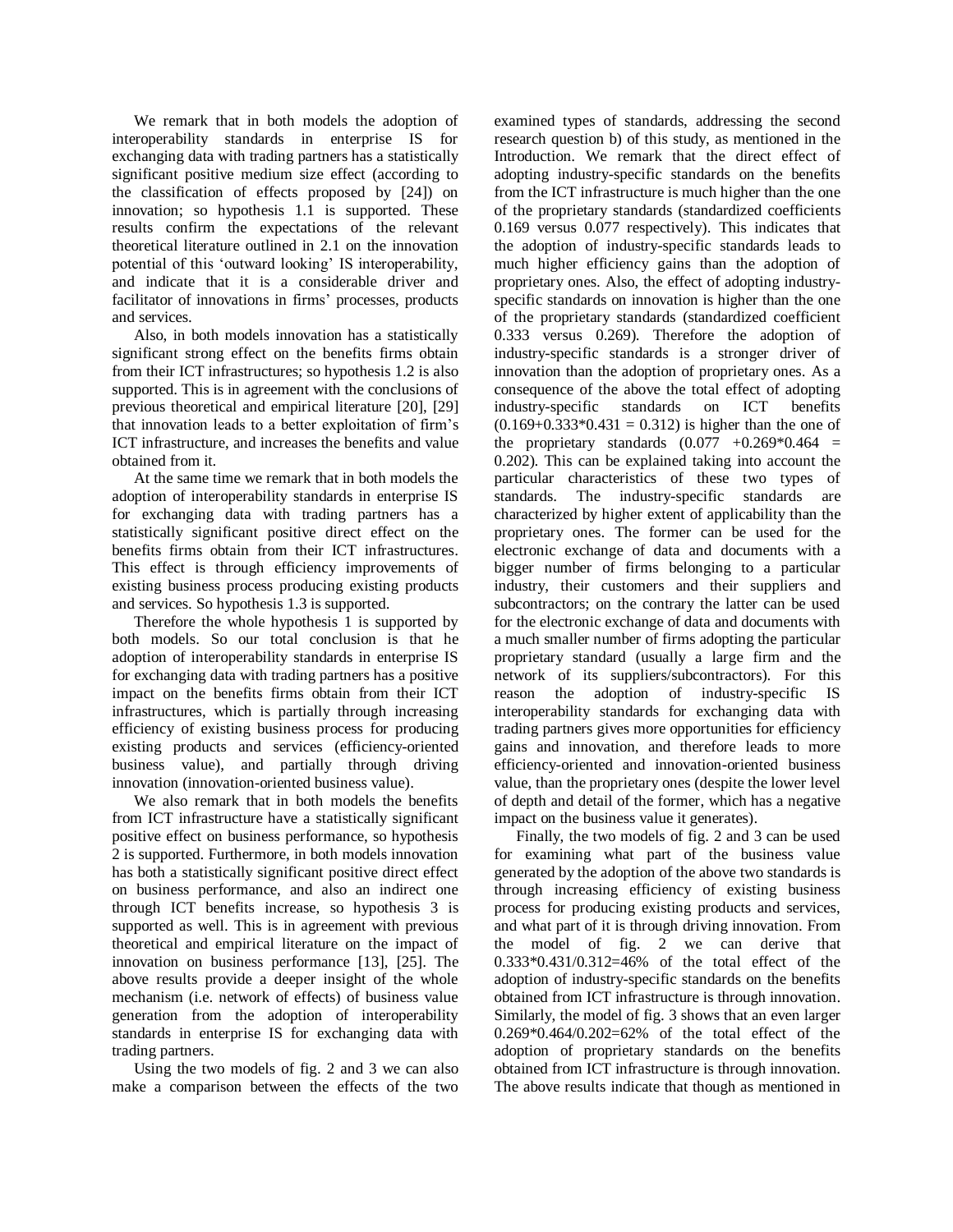2.1 initially the focus of IS interoperability with trading partners was on efficiency gains, and only recently it shifts towards innovation, a large part of the increase of ICT benefits it generates is through driving innovation. This part is larger for the proprietary standards, in comparison to the industry-specific ones (62% versus 46%); this is mainly due to the much less efficiency gains, but a little less innovation (as the dominant large firm which has developed the proprietary standard can put pressure on the smaller supplier/subcontractor firms not only to adopt the standard and also to make some innovations in their processes, products and services), the former generate, as mentioned above.

## **6. Conclusions**

There is a lack of empirical investigations of the business value of IS interoperability, so the present study aims to contribute to filling this research gap. It investigates empirically the efficiency-oriented and the innovation-oriented business value generated by establishing enterprise IS interoperability with trading partners, based on a large dataset collected from 13,231 European firms (from 25 countries and 9 sectors) through the e-Business Watch Survey of the European Commission.

It has been concluded that the adoption of interoperability standards in enterprise IS for exchanging data with trading partners has a positive impact on the benefits firms obtain from their ICT infrastructures; this is partially through increasing efficiency of existing business process for producing existing products and services (efficiency-oriented business value), and partially through driving innovation (innovation-oriented business value). This leads to a positive impact on business performance. The comparison between the above two types of IS interoperability standards revealed that the adoption of industry-specific IS interoperability standards for exchanging data with trading partners, due to their higher extent of applicability, gives more opportunities for efficiency gains and innovation, and therefore leads to more efficiency-oriented and innovation-oriented business value, than the proprietary ones. Also, it has been found that a large part of these effects (46% for the industry-specific standards and 62% for the proprietary ones) is through driving innovation.

The findings of our study have interesting implications for IS research and practice. It provides a framework for future empirical research on the business value of various IS interoperability approaches, standards and tools, and also on the mechanisms of its generation. The research approach

of this study can be extended in order to incorporate various additional mediators (e.g. different types of innovative business practices enabled by IS interoperability with trading allies, such as the ones discussed in section 2). This framework allows also a comparison of the business value generated by various types of IS interoperability approaches, standards and tools, and also of the corresponding business value generation mechanisms. With respect to IS management practice, our conclusions indicate that it is necessary to put strong emphasis not only on developing the functionality and capabilities of enterprise IS, but also on establishing interoperability of them with the ones of trading partners, in order to maximize value generation. Also, in order to maximize the business value generated by IS interoperability, it is necessary to exploit it to the highest possible extent both for achieving efficiencies and for making innovations in processes, products and services. Since IS interoperability is an infrastructure, which facilitates and drives various innovative and highly beneficial business practices, the level of business value it generates depends on the extent of exploiting the above capabilities and introducing these practices.

Further empirical research is required on the business value that IS interoperability generates, examining various IS interoperability approaches, standards and tools. Also, it is necessary to understand better the mediators of the effects of the adoption of various IS interoperability approaches standards and tools and business performance. It would be interesting to assess and compare the effects of them on the degree of application of the abovementioned practices, and then the effect of the latter on various measures of business performance. This would enable a better understanding of "how" IS interoperability business value is generated.

## **7. References**

[1] Achabal, D., S. McIntyre, S. Smith, and K. Kalyanam, "A decision support system for vendor-managed inventory", Journal of Retailing, 76 (4), 2000, pp. 430–454.

[2] Alemany, M., F. Alarcon, F. Lario, and J. Boj, "An application to support the temporal and spatial distributed decision-making process in supply chain collaborative planning", Computers in Industry, 62, 2011, pp. 519-540.

[3] Allee, V., "A value network approach for modelling and measuring intangibles", Proceedings of Transparent Enterprise Conference, Madrid, November 2002.

[4] Barlow, A., and F. Li, "Online value network linkages: integration, information sharing and flexibility", Electronic Commerce Research and Applications, 4(2), 2005, pp. 100–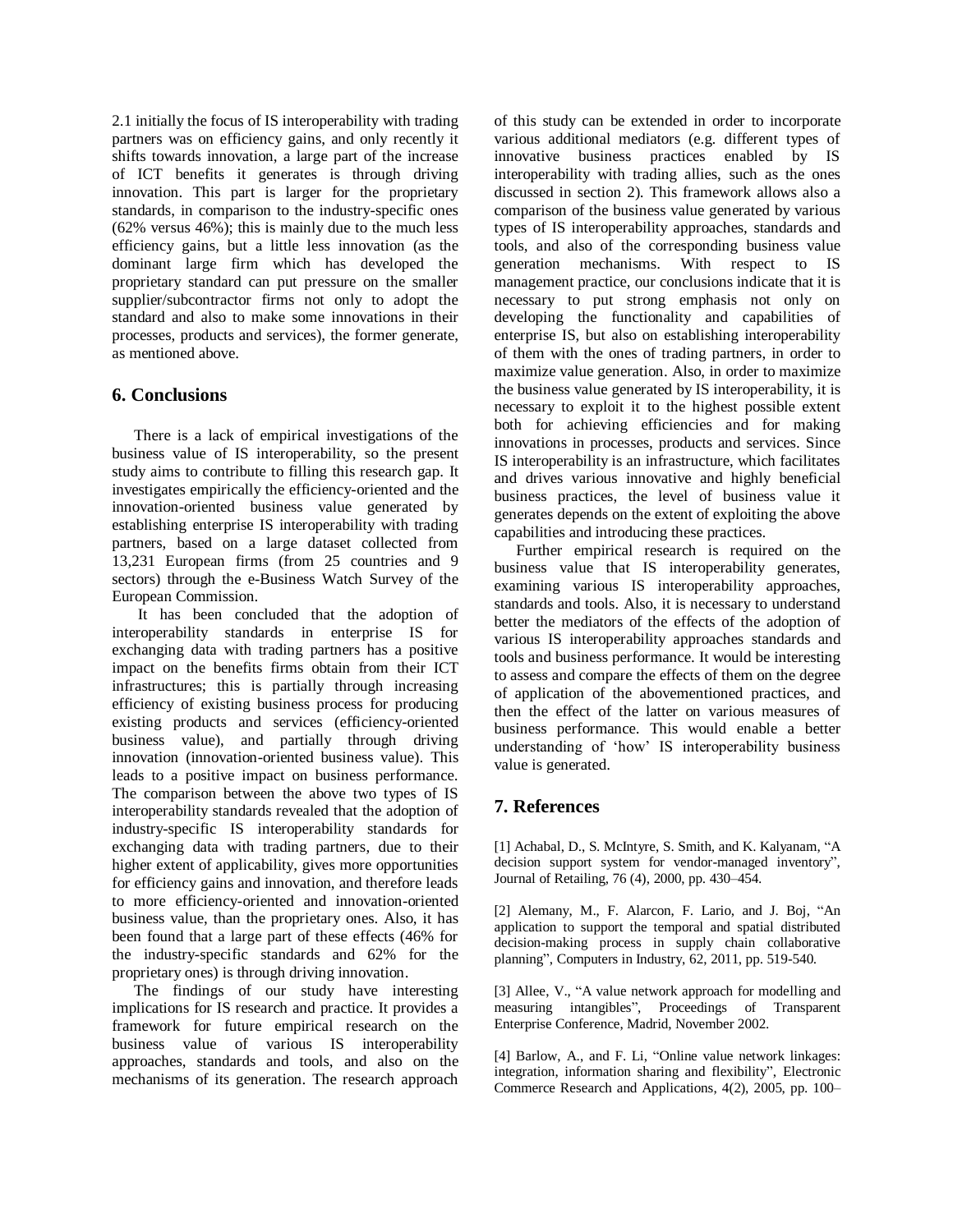[5] Boh, W. F., Y. Xu, and C. Soh, "VIS Standards Deployment and Integration: A study of Antecedents and Benefits", Proceedings of the International Conference on Information Systems (ICIS) 2008, Paris, France, December 14-17, 2008.

[6] Byrne, B. M., Structural equation modelling with AMOS: Basic concepts, applications and programming – Second Edition. Routledge Academic, London 2009.

[7] Busquets, J., "Orchestrating smart business network dynamics for innovation", European Journal of Information Systems, 19(4), 2010, pp. 481-493.

[8] Chatterjee, D., T. Ravichandran, "Inter-Organizational Information Systems Research: A Critical Review and an Integrative Framework", Proceedings of the 37th Hawaii International Conference on System Sciences, Kona, Hawai, 2004.

[9] Chesbrough, H., Open Innovation: The New Imperative for Creating and Profiting from Technology, Harvard Business School Press, Boston, Massachusetts, 2003.

[10] Chesbrough, H., and K. Crowther, "Beyond high-tech: early adopters of Open Innovation in other industries", R&D Management, 36(3), 2006, pp. 229–236.

[11] Chin, W., "Issues and opinion on structural equation modeling". MIS Quarterly, 22(1), 1998, pp. 7-16.

[12] Choi, S., A. Whinston, "Benefits and requirements for interoperability in the electronic marketplace<sup>2</sup>, Technology in Society, 22, 2000, pp. 33-44.

[13] De Clerk, D., B. Menguk, and S. Auh, "Unpacking the relationship between an innovation strategy and firm performance: The role of task conflict and political activity". Journal of Business Research, 62(11), 2009, pp. 1046-1053.

[14] Dudek, G., H. Stadtler, "Negotiation-based collaborative planning in divergent two tier supply chains", International Journal of Production Economics, 45, 2007, pp. 465–484.

[15] European Commission, Communication from the Commission to the European Parliament, the Council, the European Economic and Social Committee and the Committee of the Regions - A Digital Agenda for Europe, COM (2010) 245, Brussels, 2010.

[16] Gefen, D., D. Straub, and M. Boudreau, "Structural equation modeling and regression: Guidelines for research practice", Communications of the Association for Information Systems, 4, 2000, pp. 1-78.

[17] Grilo, A., R. Jardim-Goncalves, and V. Cruz-Machado, "A Framework for Measuring Value in Business Interoperability", Proceedings of the IEEE International Conference on Industrial Engineering and Engineering Management 2007, Singapore, 2-5 December, 2007.

[18] Grilo, A., R. Jardim-Goncalves, and V.Cruz-Machado, "Analysis of Interoperability Value Proposition in the Architectural, Engineering and Construction Sector", Proceedings of the IEEE International Conference on Industrial Engineering and Engineering Management 2009, Beijing, China, 21-23 October, 2009.

[19] Grilo, A., R. Jardim-Goncalves, "Value proposition on interoperability of BIM and collaborative working environments", Automation in Construction, 19, 2010, pp. 522–530.

[20] Hempell, T., "Does Experience Matter? Innovations and Productivity of Information and Communication Technologies in German Services", Economics of Innovation and New Technology, 14(4), 2005, pp. 277-303.

[21] Huizingh, E., "Open innovation: State of the art and future perspectives", Technovation, 31, 2011, pp. 2–9.

[22] Jimenez-Martinez, J., Y. Polo-Redondo, "The influence of EDI adoption over its perceived benefits", Technovation, 24, 2004, pp. 73-79.

[23] Kim, W., R. Mauborgne, Blue Ocean Strategy - How to create uncontested market space and make competition irrelevant, Harvard Business School Press, USA, 2005.

[24] Kline, R. B., Principles and practice of structural equation modeling. Guilford Press, New York, USA, 2005.

[25] Koellinger, P., "The relationship between technology, innovation, and firm performance: Empirical evidence from e-business in Europe". Research Policy, 37, 2008, pp. 1317– 1328.

[26] Kuk, G., "Effectiveness of vendor-managed inventory in the electronics industry: determinants and outcomes", Information & Management, 41, 2004, pp. 645-654.

[27]. Li, M. S., S. Crave, A. Grilo, and R. Van den Berg (Eds.), Unleashing the Potential of the European Knowledge Economy – Value Proposition for Enterprise Interoperability, European Commission, Information Society and Media, Brussels, 2008.

[28] Li, M. S., R. Cabral, G. Doumeingts, and K. Popplewell (Eds.), Enterprise Interoperability Research Roadmap, European Commission, Information Society and Media, Brussels, 2006.

[29] Loukis, E., I. Sapounas, and K. Aivalis, "The Effect of Generalized Competition and Strategy on the Business Value of Information and Communication Technologies". Journal of Enterprise Information Management, 21(1), 2008, pp. 13- 23.

[30] Mouzakitis, S., A. M. Sourouni, and D. Askounis,

#### 112.